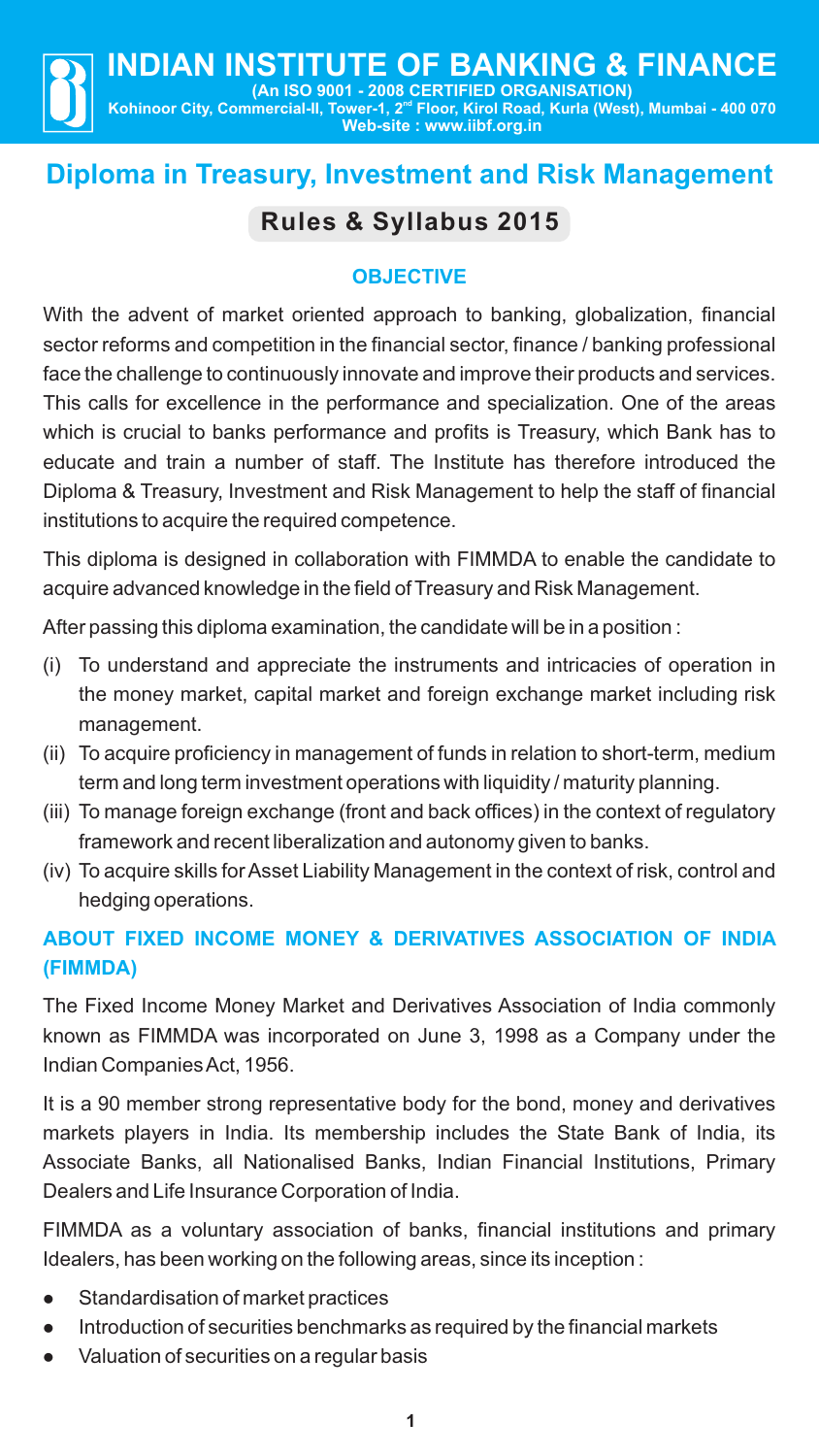- 
- Interaction with market regulators on all pertinent issues<br>● Training programmes and certification for the benefit of members

In order to effectively discharge its role, FIMMDA has established several working groups / committees in areas of Market Practices, Legal Practices, Accounting Practices, Primary Markets, Infrastructure, Product Development, Education & Training, Risk Management and Valuation. Each of these committees is headed by a Director on the Board of FIMMDA and constitutes eight to ten experts from related fields from member organizations.

FIMMDAhas been instrumental in organizing a number of conferences / seminars on subjects of topical interest to members, such as Negotiated Dealing System, Guaranteed Trade Settlement, Real Time Gross Settlement ISDA Documentation, Monetary Policy implications, etc. FIMMDAplays a pivotal role in lobbying for issues with various Government bodies concerning sustained growth of the financial markets and its players.

The details of the examination in Diploma & Treasury, Investment and Risk Management are as under :

## **ELIGIBILITY**

(i) Members of the Institute

OR

(ii) Person intending to develop a career in financial service industry, though they may not be members of the Institute.

## **SUBJECT OF EXAMINATION**

(1) Financial Markets-an Overview (2) Treasury Management (3) Risk Management

## **EXAMINATION FEES / REGISTRATION FEES**

|                         | <b>For Members</b> | <b>For Non-Members</b> |
|-------------------------|--------------------|------------------------|
| First two attempts      | ₹17.000/-*         | ₹20.500/-*             |
| Subsequent each attempt | ₹2.000/-*          | ₹2.000/-*              |

*\* Plus Service Tax as applicable (Reg. No. AAATT3309DSD002)*

## **MEDIUM OF EXAMINATION**

Examination will be conducted in English only.

## **PATTERN OF EXAMINATION**

- (i) Each Question Paper will contain approximately 100 objective type multiple choice questions carrying 100 marks including questions based on case study / case lets. The Institute may, however, vary the number of questions to be asked for a subject. There will NOT be negative marking for wrong answers.
- (ii) Questions for the examination will be asked for : (a) Knowledge testing (b) Conceptual grasp (c) Analytical / logical exposition (d) Problem solving (e) Case analysis
- (iii) Examination will be held in **Online Mode** only.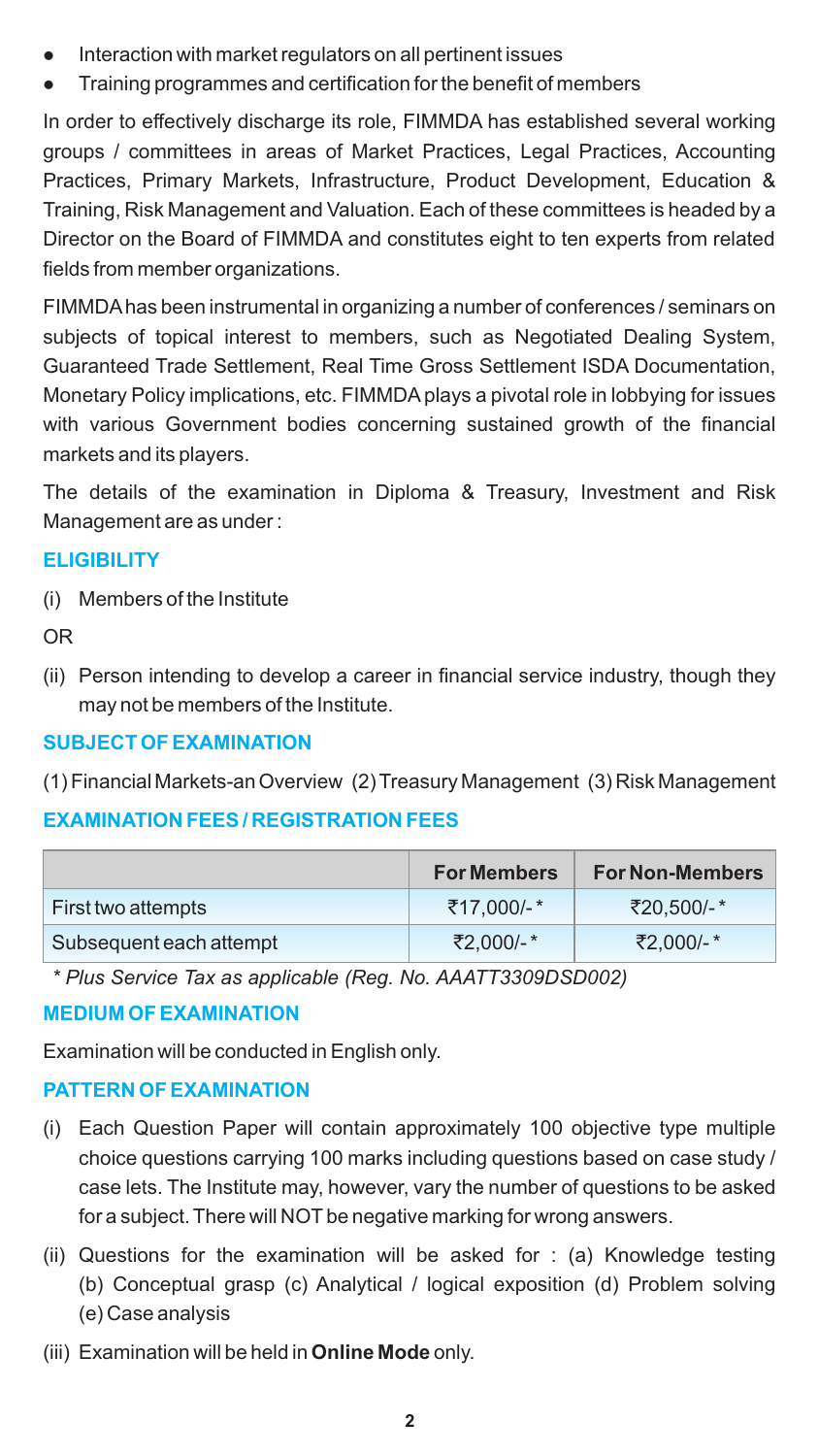## **DURATION OF EXAMINATION**

The duration of the examination will be of two hours.

### **PERIODICITYAND EXAMINATION CENTRES**

- (i) The examination will be conducted normally twice a year in May / June and November / December on Sundays.
- (ii) Examination **will be conducted on three consecutive Sundays** (one paper on each Sunday).

### **EXEMPTION**

Candidates, who have passed the Certified Treasury Dealer Course would be exempted from appearing in the 2nd paper on Treasury Management of the DTIRM Examination. Candidates those who are eligible for exemption as per the above criteria are required to send a separate request for granting exemption in the subject along with 1) Copy of the TRANSACTION DETAILS received by him / her through e-mail from IIBF while applying for the DTIRM examination online 2) Copy of the Result Advice / Final certificate of the Certified Treasury Dealer Course passed to the respective Zonal Office of the Institute immediately after applying for the DTIRM examination so as to reach the Zonal Office on or before the last date for applying for examination. Zonal Office of the Institute will scrutinize the same, if found in order will communicate to the candidate granting of exemption.

### **PASSING CRITERIA**

- (i) Pass : Minimum marks for pass in every subject 50 out of 100 marks.
- (ii) **Candidate securing at least 45 marks in each subject with an aggregate of 50% marks in all subjects of examination in a single attempt will also be declared as having completed the Examination.**
- (iii) Candidates will be allowed to retain credits for the subject/s they have passed in one attempt till the expiry of the time limit for passing the examination as mentioned below :

## **TIME LIMIT FOR PASSING THE EXAMINATION**

- (i) Candidates will be required to pass the examination within a time limit of 2 years (i.e. 4 consecutive attempts). Initially a candidate will have to pay examination fee for 1st block of one year i.e. for two attempts. In case a candidate is not able to pass examination within the 1st block of one year, candidate should necessarily submit the examination application form for subsequent attempt, without any gap on payment of requisite examination fee. If they do not submit the examination form immediately after exhausting the first block, the examination conducted will be counted as attempt for the purpose of time limit for passing.
- (ii) Candidates not able to pass examination within the stipulated time period of two years are required to re-enroll themselves afresh by submitting a fresh Examination Application Form. Such candidates will not be granted credit/s for subject/s passed, if any, earlier.
- (iii) Attempts will be counted from the date of application irrespective of whether a candidate appears at any examination or otherwise.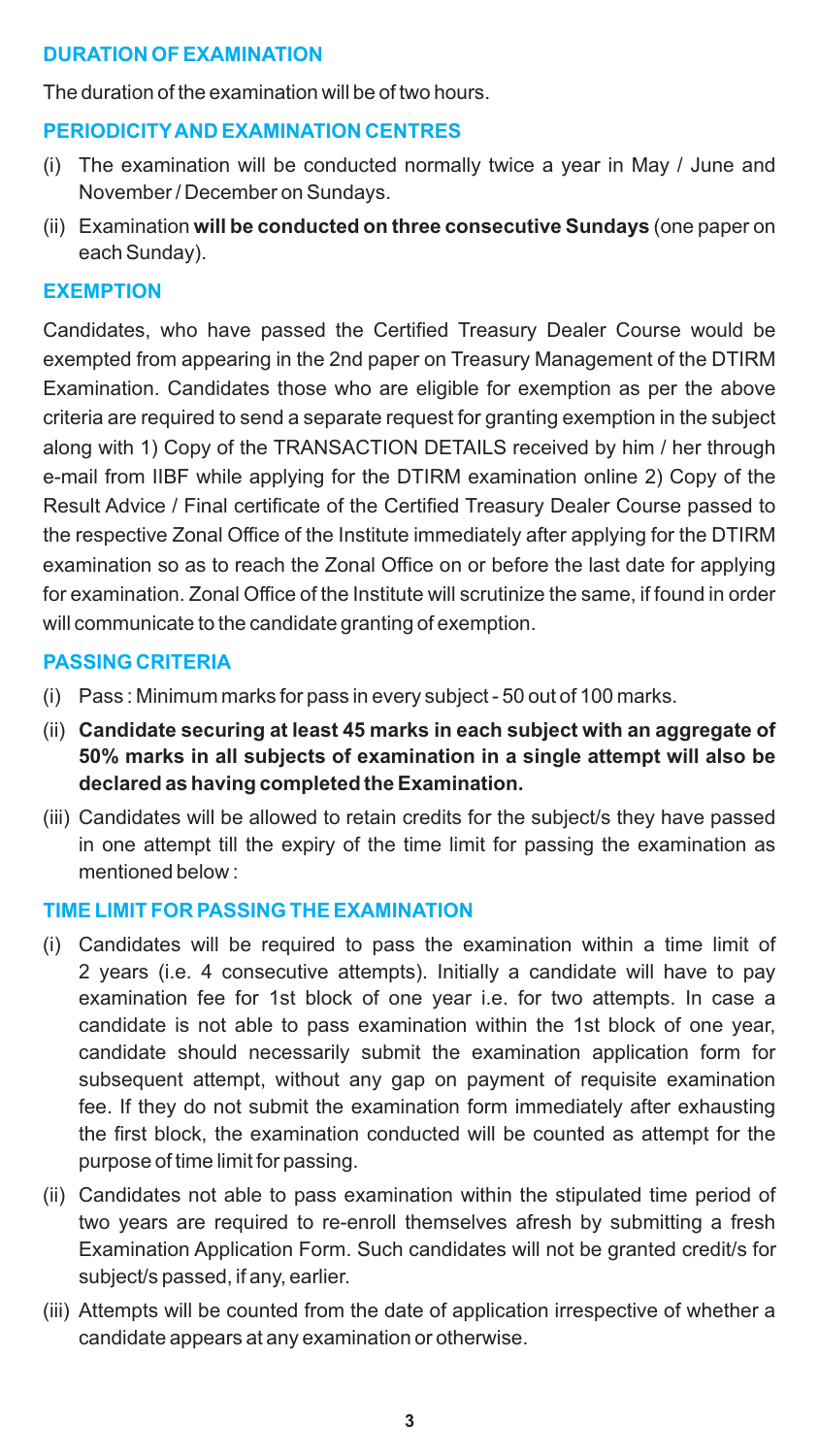## **"CLASS OF PASS" CRITERIA**

- 1) The Institute will consider the FIRST PHYSICAL ATTEMPT of the candidate at the examination as first attempt for awarding class. In other words, the candidate should not have attempted any of the subject/s pertaining to the concerned examination any time in the past and has to pass all the subjects as per the passing criteria and secure prescribed marks for awarding class. Candidate re-enrolling for the examination after exhausting all permissible attempts as per the time limit rule will not be considered for awarding class.
- 2) First Class : 60% or more marks in aggregate and pass in all the subjects in the FIRST PHYSICAL ATTEMPT.
- 3) First Class with Distinction : 70% or more marks in aggregate and 60 or more marks in each subject in the FIRST PHYSICAL ATTEMPT.

## **PROCEDURE FOR APPLYING FOR EXAMINATION**

Application for examination should be made online from the Institute's website **www.iibf.org.in**. No physical form will be accepted by the Institute with effect from  $1<sup>st</sup>$  January, 2013.

## **PROOF OF IDENTITY**

Non-members applying for Institute's exams / courses are required to submit a copy of any one of the following documents along with Examination Application Form. Forms without the same shall be liable to be rejected.

- 1) Photo i/card issued by Employer or 2) PAN Card or 3) Driving License or
- 4) Election Voter's i/card or 5) Passport or 6) Aadhaar Card

## **STUDY MATERIAL**

The Institute has devloped a courseware to cover the syllabus. Candidates are advised to make full use of the courseware and also the updates put on the IIBF website from time to time. However, as banking and finance fields are dynamic, rules and regulations witness rapid changes. Hence, candidates should keep themselves updated on latest developments by going through Master Circulars issued by RBI, visiting the websites of organizations like RBI, SEBI, BIS etc.

The Institute has published study books to facilitate study and they will be available at outlets / showrooms / distributors of M/s.Taxmann Publication Pvt. Ltd. The price of each book and detailed list of outlets is mentioned below.

Candidates may purchase directly from outlets / showrooms / distributors of the above.

Candidates who purchase books directly from outlets of publishers will be offered a discount of 20% on the cost price of the book. Candidates desirous of purchasing books by post will not be offered any discount. However, the postage will be borne by publishers. Candidates would be required to send their indent to publishers' outlet along with a Demand Draft for the cost of book/s. The Demand Draft should be drawn in favour of M/s.Taxmann Publication Pvt. Ltd. **(No cheques will be accepted). Candidates are requested not to send any request for the purchase of books to the Institute's Zonal Offices / Corporate Office.**

| Name of the Book                                  | <b>Price</b> |
|---------------------------------------------------|--------------|
| Theory and Practice of Treasury & Risk Management | ₹360/-       |
| l in Bank. 2009                                   |              |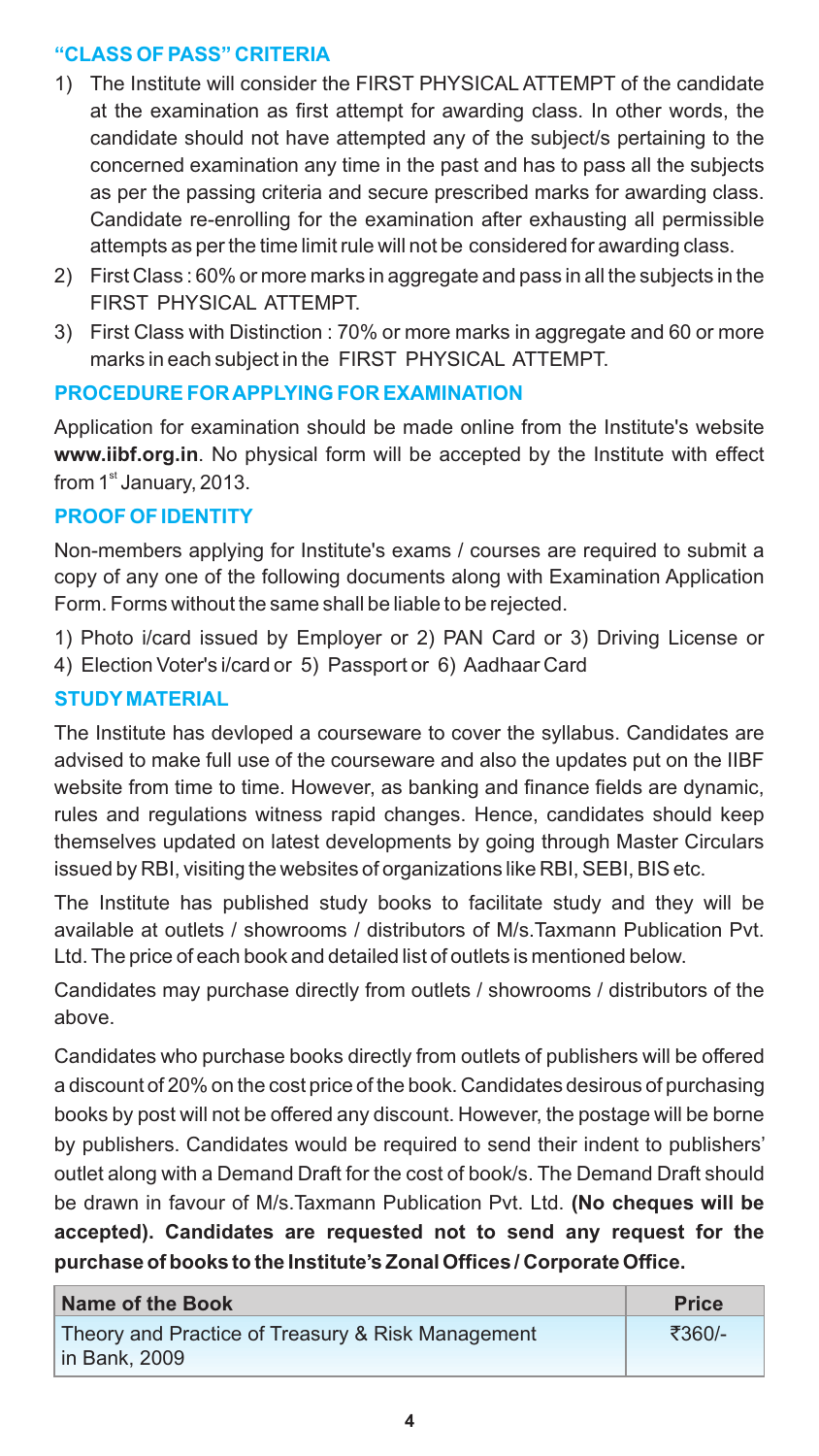#### **ADDRESSES OF TAXMANN PUBLICATION PVT. LTD. BRANCHES & SHOWROOMS**

**Jaina Book Agency** 649-A, Girgaum Road, Dhobi Talao, Mumbai - 400 002 Tel. : 22012143, 22018485

**Asia Law House** Shop No. 10, Aiyangar Plaza, Between UTI & Central Bank Bank Street Kothi, Hyderabad - 500 095 Tel. : 24742324

**Standard Book Distributors** 104, Labh Complex, 12-B, Sattar Taluka Society, Opp.Old High Court Rd., Ahmedabad - 380 014 Tel. : 7540731,7540732

**Student Book Centre** 527, Kalbadevi Road, Opp. Edward Cinema, Mumbai - 400 002 Tel. : 22050510, 22080668

**Commercial House** 149, Rajendra Market, Opp. Tis Hazari Court, Delhi - 110 054 Tel. : 23947862, 23947863

**Book Corporation** 4, R. N. Mukherjee Road, Kolkata - 700 001 Tel. : 22101089, 22206669, 31000405

**Student Agencies (I) Pvt. Ltd.** 102, Konark Shram, Behind Everest Building, 156,Tardeo Road, Mumbai - 400 034 Tel. : 2351334-37

**C. Sitaraman & Co.,** 37, Royapettah High Road, Chennai-600 014 Tel. : 28111516, 28117069, 28113950

**Law Point** 6C, R. N. Mukherjee Road, Opp. Birla Building, Stephen House, Kolkata - 700 011 Tel. : 22101821

#### **Krishna Law House**

35-36, Gokhale Market, Opp. Tis Hazari Court, Delhi -110 054 Tel. : 23969866, 23919317

**Book Corporation** 108, Nandan Complex,

Near Mithkhali Rly. Crossing, Mithakhali, Ahmedabad - 380006 Tel. : 6465385

**Puliani & Puliani** Ground Floor, Sujatha Complex, 1st Cross Gandhinagar, Bangalore - 560 009 Tel. : 2265500, 2254052

# **Modern Law House**

1/1, A. D. A. Flat, (Near Bishop Johnson School), M. G. Marg, Allahabad - 211001 Tel. : 2560700, 2560616

**Arora Law Agency** Shivala Road, Hussainpura, Amritsar - 143 001 Tel. : 2584548

**Commercial Book House** LG-2, 23, Aakarshan Bhawan, Anasari Road, Darya Ganj, New Delhi - 110 002 Tel. : 23267860

**M/s. Taxmann Publication Pvt. Ltd.** 35, Bodke Building, M.G. Road, Opp. Mulund Railway Station, Mulund (West), Mumbai - 400 080 Tel. : 022-25934807/32516684/25644807 E-mail: nileshbhanushali@taxmann.com

**M/s. Taxmann Publication Pvt. Ltd.** 59/32, New Rohtak Road, New Delhi - 110 005 Tel. : 011-45562222 E-mail: sales@taxmann.com

**M/s. Taxmann Publication Pvt. Ltd.** 7, Abhinav Arcade, Ground Floor, Nr. Bank of Baroda, Pritam Nagar, Paldi, Ahmedabad - 380 007 Cell : 9909984900 E-mail: bdurgaprasad@taxmann.com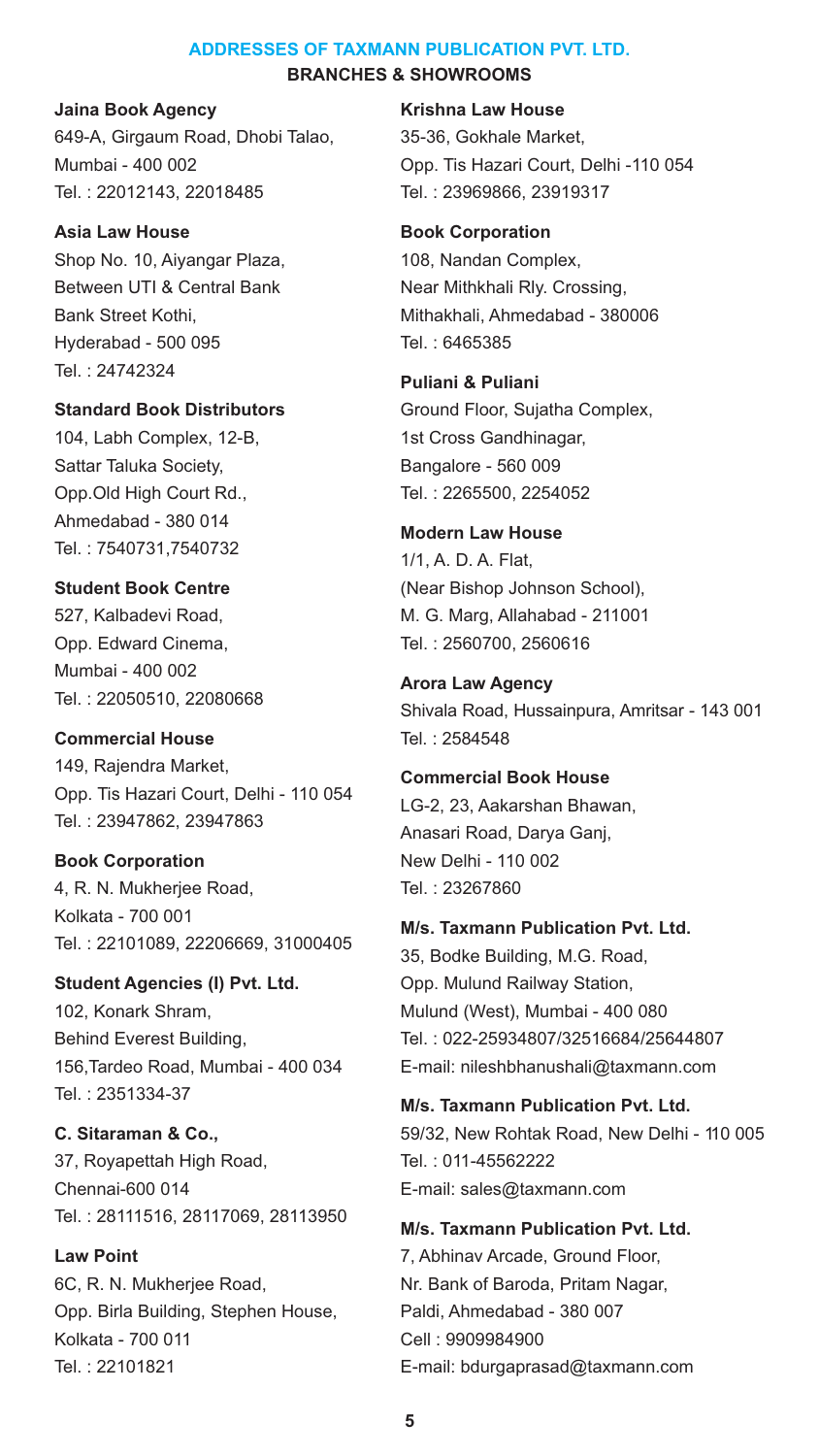## **ONLINE TUTORIAL/ CONTACT PROGRAMMES**

Total 150 hours of e-learning specially designed for the course.

In order to enhance the practical utility of the course to be bankers the Institute has tied up with KESDEE Inc. a leading e-learning and reference solutions provider for the global finance professionals located in USA to offer 8 e-learning courses / calculators as part of the Diploma examination. The following are the calculators / courses :

- (i) Financial Mathematics
- (ii) Futures & Forwards
- (iii) Swaps
- (iv) Options
- (v) Money Markets
- (vi) Fixed Income Markets
- (vii) Foreign Exchange Markets
- (viii) Treasury Analytics

KESDEE will host the e-learning materials in its website with a separate window for the institute. Candidates will be given a separate login id & password with 150 hours or six months whichever is earlier for browsing the above courses through internet.

• Need based Lectures / Tutorial / Contact programmes will be organized by the Institute / accredited Institutions. For further details candidates may get in touch with Zonal Office or logon to the Institute's website **www.iibf.org.in**.

## **SYLLABUS**

The details of the prescribed syllabus which is indicative are furnished below. However, keeping in view the professional nature of examinations, all matters falling within the realm of the subject concerned will have to be studied by the candidate as questions can be asked on all relevant matters under the subject. Candidates appearing for the Examination should particularly prepare themselves for answering questions that may be asked on the latest developments taking place under the various subjects of the said examination although those topics may not have been specifically included in the syllabus. The Institute also reserves to itself the right to vary the syllabus / rules / fee structure from time to time. Any alterations made will be notified from time to time. Further, questions based on current developments in banking and finance may be asked.

Candidates are advised to refer to financial news papers / periodicals more particularly "IIBF VISION" and "BANK QUEST" published by the Institute.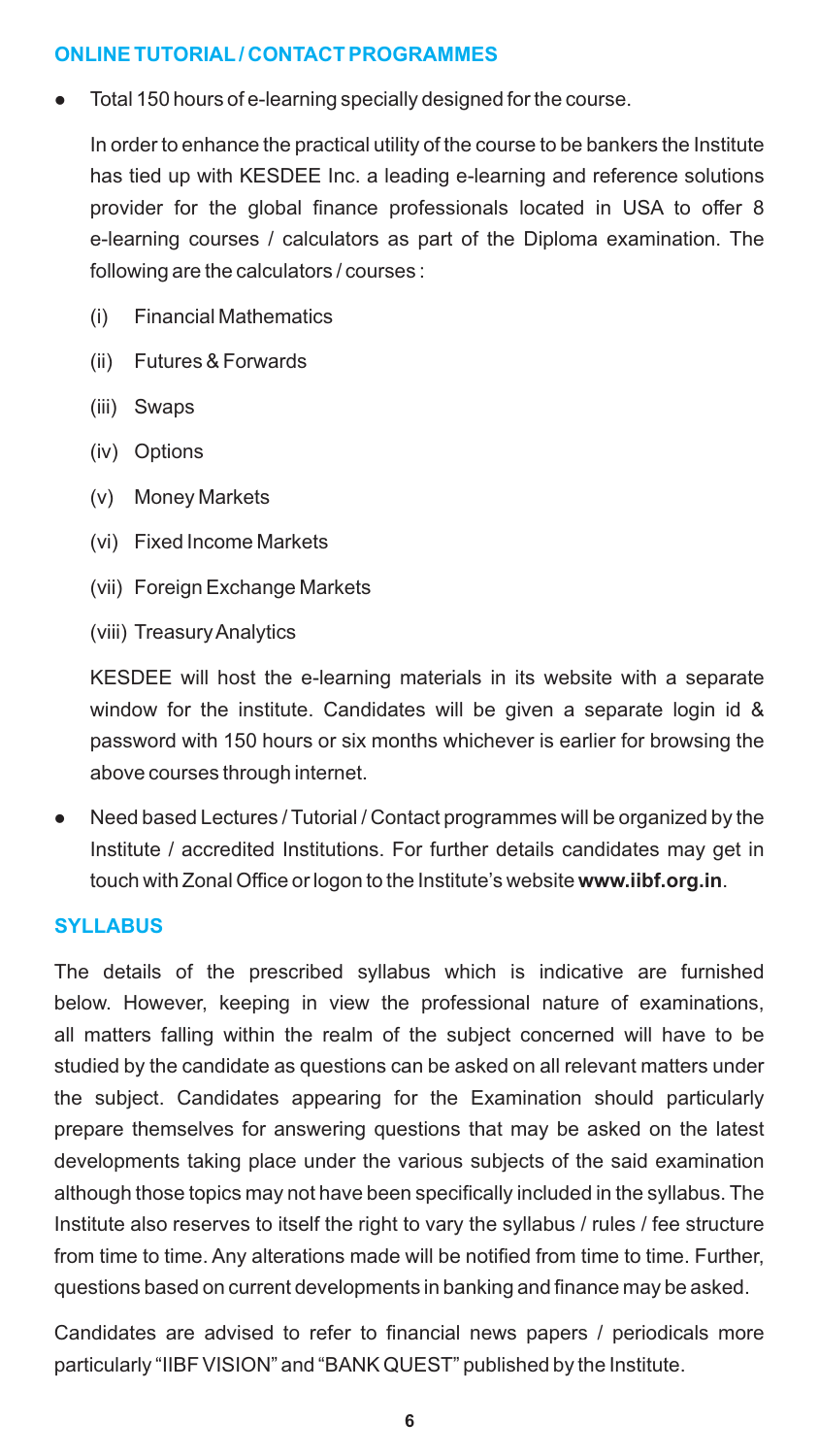# **SYLLABUS**

# **DIPLOMAIN TREASURY, INVESTMENT AND RISK MANAGEMENT PAPER - I : FINANCIAL MARKETS: AN OVERVIEW**

- **A) Money Market**
- Need for the market<br>• Participants
- 
- Participants<br>• Instruments ● Instruments of Money Market, their characteristics, Direct / Indirect Instruments<br>● Repurchase Agreements (REPOS)
- 
- Repurchase Agreements (REPOS)<br>● Types of interest rate quotations
- **B) Fixed Income Securities Bonds valuation Govt. Securities**
- **C) Capital Markets [as it pertains to Bonds, etc.]**
- 
- Broad Trends<br>● Primary & Secondary market
- Primary & Secondary market<br>● Regulations of the capital ma **•** Regulations of the capital market<br>• Principles of valuation
- 
- **•** Principles of valuation<br>• Settlements of Transa **•** Settlements of Transactions<br>• GDRs / ADRs
- 
- GDRs / ADRs<br>● Brief outline of Equity Market

## **D) Foreign Exchange Markets**

- 
- **•** Foreign markets<br>• Role of banks in the market
- Role of banks in the market<br>● Spot and Forward mechanism, Swap, outright deals and dealer operations / other deals<br>Premium and discount
- lPremium and discount New Instruments
- 
- **E) Brief Outline on Derivative Markets**
- 
- Futures, options, swaps<br>● Annexure Price calculation of various instruments

## **PAPER - II : TREASURY MANAGEMENT**

- **A) Treasury**
	- i) Objectives of Treasury
	- ii) Structure and Organization
	- iii) Functions of a Treasurer
	- iv) Responsibility of a Treasurer
- **B) Cost Centre / Profit Centre, Integrated Treasury, Planning & Control, Risk Analysis**
- **C) Liquidity Management CRR / CCIL/ RTGS**
- Objectives, Sources and deployment<br>• Internet control. Netting
- Internet control, Netting
- **D) Implications of Treasury on International Banking**
- **•** Global scenario & treasury operation<br>• Exchange rate mechanism
- 
- lExchange rate mechanism Structure : Front, Back & Mid office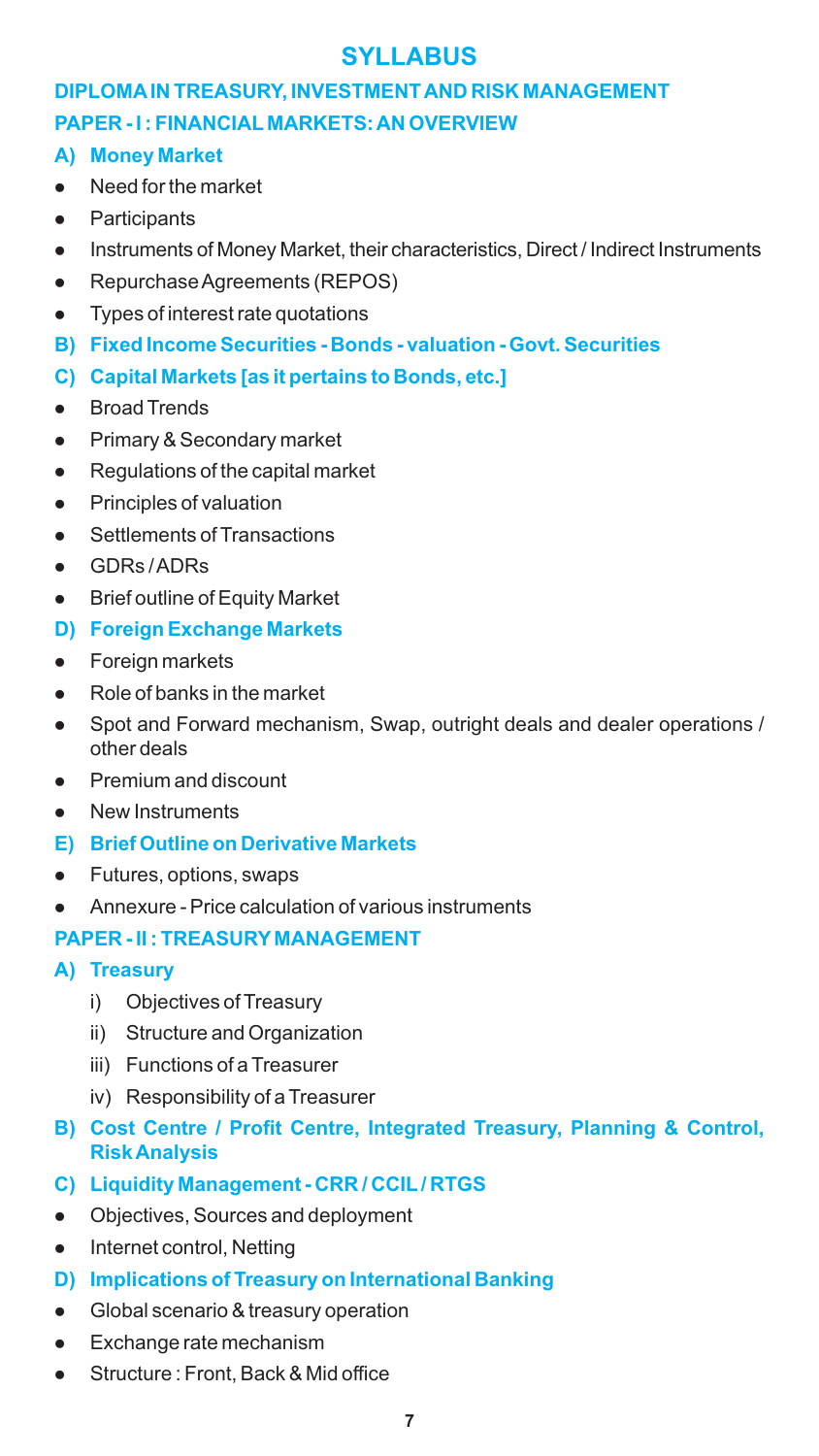- Dealing and trading operations : Control and orderly conduct, moral and
- lethical codes, checks of balances Revaluation : Mark to market and profit calculations, VaR (Value at Risk)
- **E) Regulation, Supervision and Compliance of Treasury Functions**
- 
- Internal & External Audit<br>● Role of Reserve Bank of India
- **F) Integrated Treasury**
- **G) Bond Dynamics**
- **H) Role of Information Technology in treasury management and Bond Dynamics**
- **I) Accounting Valuation and Elimination of Exposures**

## **PAPER - III : RISK MANAGEMENT**

## **A) Risk : Definition**

- 
- Risk Process Risk Organization<br>● Key Risks Interest Rate Risk, Market Risk, Currency Risk, Credit Risk, Liquidity Risk, Legal and operational Risk

## **B) Risk Measurement and Control**

- 
- Calculation<br>• Risk Exposure Analysis
- Risk Management / Mitigation policy
- Risk Management / Mitigation policy<br>● Risk Immunization Policy / Strategy f n Risk Immunization Policy / Strategy fixing exposure limits<br>Delegation with accountability
- Delegation with accountability
	- i) Open position
	- ii) Asset position limit
	- iii) Deal size
	- iv) Individual dealer's limit
	- v) Stop loss limits

## **C) Asset Liability Management**

- Components: Multi currency balance sheet<br>• Organizational Structure
- 
- **•** Organizational Structure<br>• Risk Management policy ● Risk Management policy & procedure<br>● Risk adjusted return on capital
- Risk adjusted return on capital<br>• Capital adequacy norms
- 
- ALCO techniques / tools GAP Analysis
- ALCO techniques / tools GAP Analysis<br>● Simulation, Duration Analysis, Linear and other statistical methods of Internal **Control**
- **D) Risk Hedging Instruments & Mechanism :**

Forward, Futures, options Strategies and Arbitrage opportunities

Implications to hedge and position through derivative products **E) Challenges of BASLE-II :**

## **F) Role of Mid Office / Risk Management Dept :**

Operational clarity and documentation and monitoring

**G) System Audit significance in risk managemen / mitigations**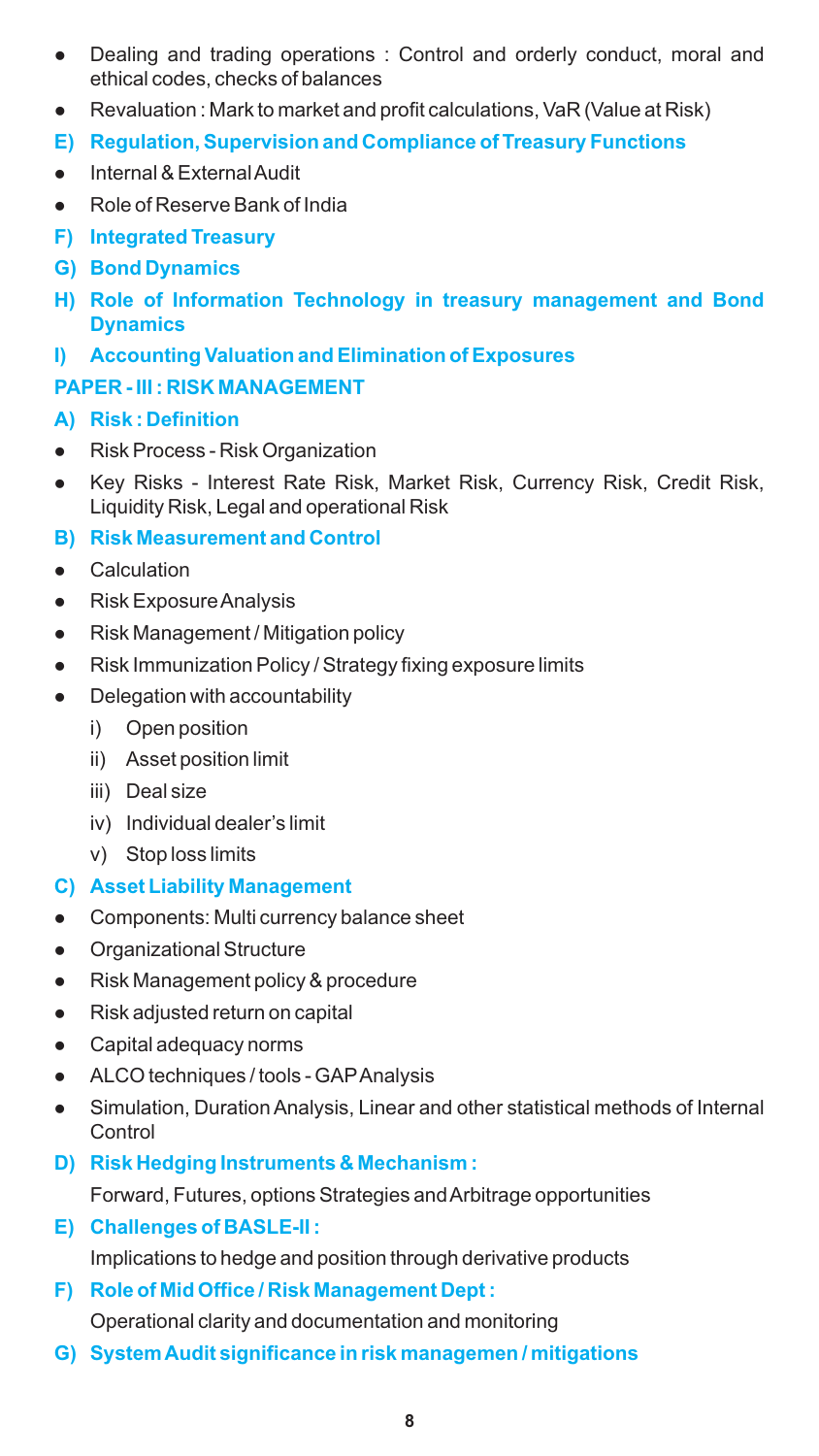#### **COURSES OF IIBF**

- **A. Flagship Courses (for Members\*)**
	- ☞☞JAIIB
	-
	- Diploma in Banking & Finance (Only for Non-Members)
- **B. Specialised Diploma Courses (for Members\* and Non-Members\*\*)** ® Diploma in Banking & Finance (Only for Non-Members)<br>Specialised Diploma Courses (for Members\* and Non-M<br>☞ Diploma in Treasury, Investment and Risk Managemen
	- <sup>্কে</sup> Diploma in Treasury, Investment and Risk Management<br>দ্ক্ষ Diploma in Banking Technology
	-
	- Diploma in International Banking and Finance
	- Advanced Diploma in Urban Co-operative Banking
	- Diploma in Commodity Derivatives for Bankers
	- ® Diploma in Commodity Derivatives for Bankers<br>☞ Advanced Wealth Management Course ¤™ Advanced Wealth Management Course<br>ফে Diploma in Home Loan Advising
	-
- **C. Certificate Courses (for Members\* and Non-Members\*\*)** ¤™ Diploma in Home Loan Advising<br><mark>Certificate Courses (for Members\*</mark><br>¤™ Certificate in Trade Finance
	-
	- Certificate in Trade Finance<br>■ Certified Information System Banker
	- ¤™ Certified Information System Banker<br>¤™ Certificate in Anti-Money Laundering ® Certificate in Anti-Money Laundering / Know Your Customer<br>☞ Certificate in Quantitative Methods for Bankers
	- Certificate in Quantitative Methods for Bankers<br>■ Certificate in Credit Cards for Bankers
	-
	- ¤™ Certificate in Credit Cards for Bankers<br>□ Certificate Examination in Banking Or
	- ® Certificate Examination in Banking Oriented Paper in Hindi<br>☞ Certificate Examination in SME Finance for Bankers
	- ® Certificate Examination in SME Finance for Bankers<br>☞ Certificate Examination in Customer Service & Bank ¤೯೦ertificate Examination in Customer Service & Banking Codes and Standards<br>¤೯೦Eertificate Examination in CAIIB - Elective Subjects
	-
	- ☞Certificate Examination in CAIIB Elective Subjects Certificate Examination in Basics of Banking / Credit Card Operations / Functions of
	- Banks for employees of IT Companies<br>© Certificate Course for Business Corre ® Certificate Course for Business Correspondents / Business Facilitators<br>☞ Certificate Examination for Debt Recovery Agents
	- <sup>¤</sup> Certificate Examination for Debt Recovery Agents<br><sup>■</sup> Certificate Examination in IT Security
	-
	- Certificate Examination in Rural Banking Operations for RRB Staff
	- ¤™ Certificate Examination in Rural Banking Operations for RRB Staff<br>¤™ Certificate Examination in Prevention of Cyber Crimes and Fraud M േ Certificate Examination in Prevention of Cyber Crimes and Fraud Management<br>☞ Certificate Examination in Foreign Exchange Facilities for Individuals
	- <sup>্কে</sup> Certificate Examination in Foreign Exchange Facilities for Individuals<br><sup>জে</sup> Certificate Examination in Microfinance
	-

# **D. Specialised Blended Certificate Courses** ® Certificate Examination in Microfinance<br>Specialised Blended Certificate Courses<br>☞ Certified Bank Trainer

- 
- ¤™ Certified Bank Trainer<br>ফে Certified Banking Con <sup>ಟ್ Certified Banking Compliance Professional<br>ಟ್ Certified Credit Officer</sup>
- াজ Certified Credit Officer<br>াজ Certified Treasury Dealer
- 
- ¤™ Certified Treasury Dealer<br>ফ্স Project Finance Manager *জ* Project Finance Management with IFMR, Chennai<br><mark>Management Courses</mark><br>জ Advanced Management Program

### **E. Management Courses**

- **াক্ত** Advanced Management Program<br>**াক্ত** CAIIB linked MBA with IGNOU.
- 

### **Educational support :**

- Publishing specific courseware for each paper / examination and Workbooks etc.
- ☞Publishing specific courseware for each paper / examination and Workbooks etc. Classroom learning through Accredited Institutions, Video Classes, e-learning through Portal, Contact Classes or Campus Training - Model Questions and subject

### **Other activities :**

- Research, Seminars, Conferences, Lectures, etc.
- ® Research, Seminars, Conferences, Lectures, etc.<br>☞ Publications of books, Daily e-newsletter, monthly © Publications of books, Daily e-newsletter, monthly newsletter and quarterly journal<br>☞ Training & Consultancy and Financial Education
- **EXECUTE:** Training & Consultancy and Financial Education
- Members are employees of Banks and Financial Institutions who have enrolled as members of IIBF.
- Non-Members are eligible candidates for each course / examination without IIBF Membership.

The Rules & Syllabus and other information pertaining to the examinations are available with Institute's Offices at Mumbai, Chennai, New Delhi, Kolkata and also at such other centers / offices as may be notified from time to time. The same is also available at our website **www.iibf.org.in**.